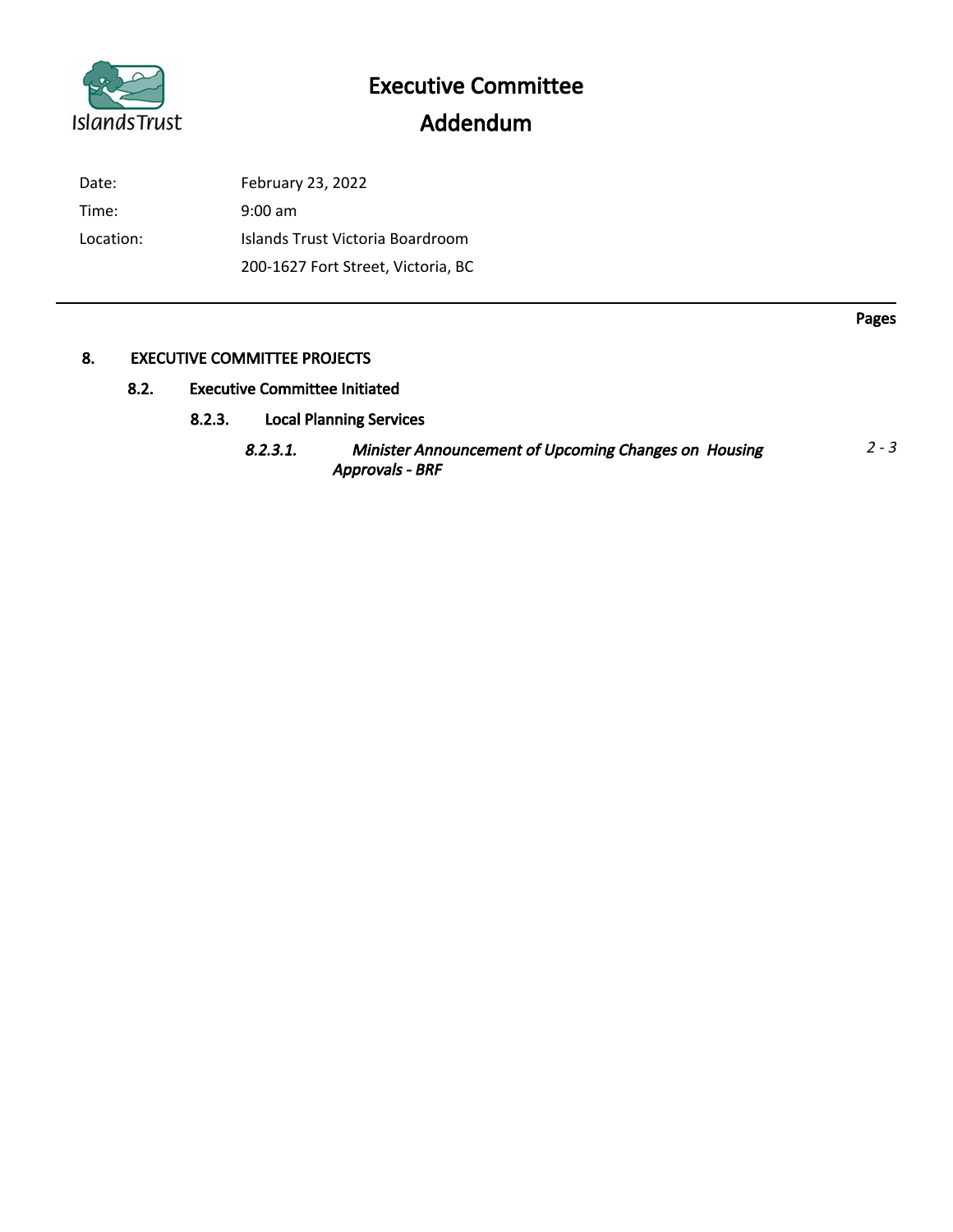



| To:             | <b>Executive Committee</b>                                            | For the Meeting of: | February 23, 2022 |
|-----------------|-----------------------------------------------------------------------|---------------------|-------------------|
| From:           | David Marlor, Director, Local<br><b>Planning Services</b>             | Date Prepared:      | February 22, 2022 |
| <b>SUBJECT:</b> | <b>Minister Announcement of Upcoming Changes on Housing Approvals</b> |                     |                   |

**PURPOSE:** To brief the Executive Committee on a recent announcement from the Minister of Housing regarding potential removal of some local government regulatory powers in relation to provision of housing.

#### **BACKGROUND:**

On February 21, 2022 two news sources, The Vancouver Sun and Castanet.com (appendix 1), ran a report indicating that BC cities were being put on notice that the Province plans to remove some housing approval powers from local governments. No details were provided on what those changes would be, and the local governments to which they would apply.

The announcement is likely in response to a report (Opening Doors: Unlocking Housing supply for Affordability: final Report of the Canada-British Columbia Expert panel on the Future of Housing supply and affordability (appendix 2)) commissioned by the Province that was released on June 17, 2021. The task assigned to the panel was to:

*examine housing trends for rental and homeownership, exploring options to allow British Columbians to have further access to housing that they need and can afford. Our goal, as we see it, is to develop comprehensive policy recommendations on how to improve affordability by*  increasing the supply of market and non-market housing, whether for rent or for *homeownership.*

The panel outlined five "calls to action":

- *Creating a planning framework that proactively encourages housing. (page 26 – 7 recommendations)*
- *Reforming fees on property development. Page 29 – 4 recommendations)*
- *Expanding the supply of community and affordable housing.(Page 32 – 5 recommendations)*
- *Improving coordination among and within all orders of government (Page 35 – 4 recommendations)*
- *Ensuring more equitable treatment of renters and homeowners. (Page 37 – 3 recommendations)*

There are a total of 23 recommendations. While the news articles did not indicate what type of regulatory changes we could expect, clues to them can be found in the recommendation on the pages in the report identified above.

The Province has not indicated whether it will be releasing a white paper on the subject for comment (as it did with Riparian Area Regulation amendments) or will simply introduce the regulatory changes as a Bill without further consultation (as it has recently done with post-pandemic amendments).

2